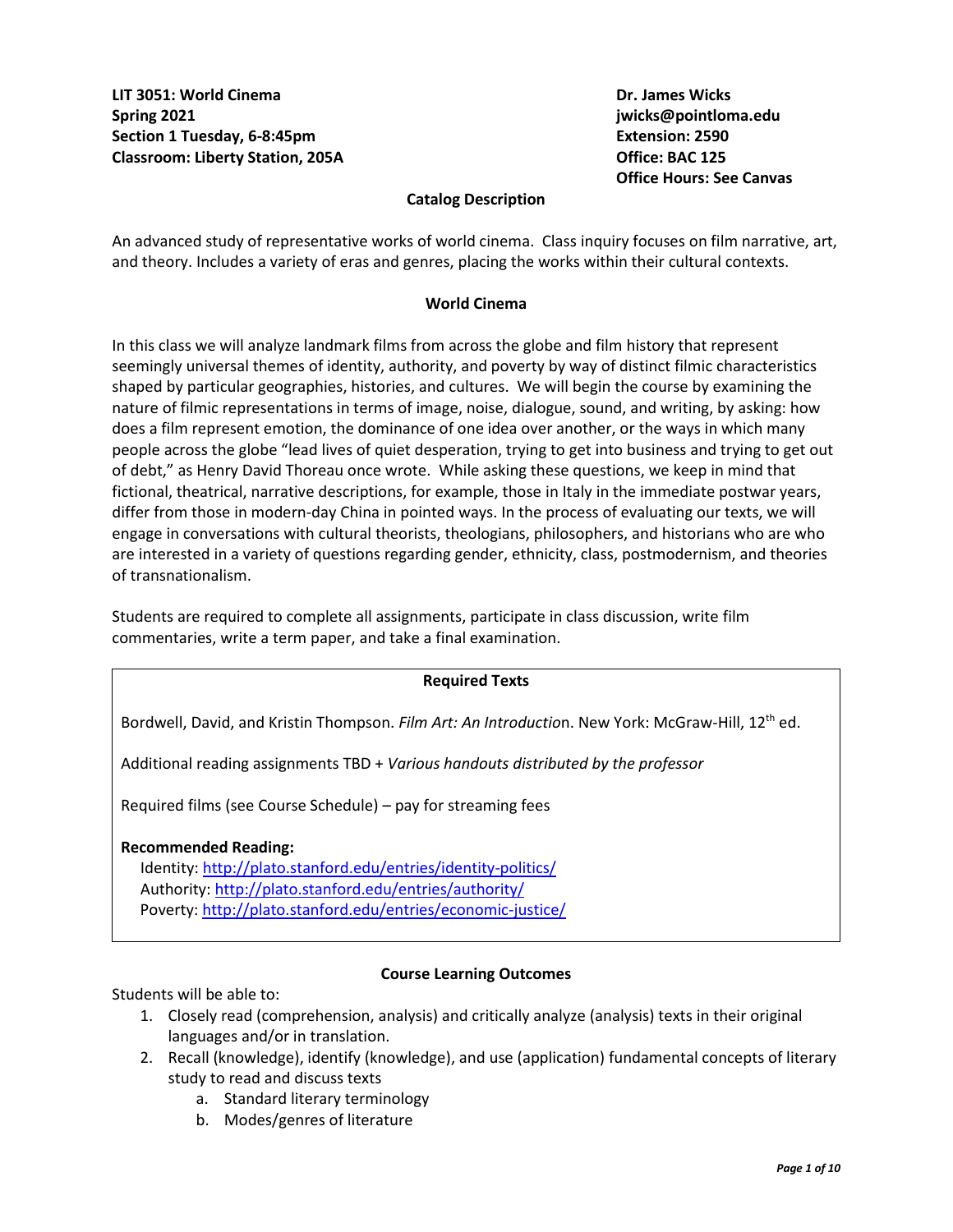- c. Elements of literary genres
- d. Literary periods (dates, writers, characteristics, and important developments)
- e. Contemporary critical approaches
- f. Extra-literary research
- 3. Analyze (analysis) the social, cultural, ethnic, gendered, and/or historical contexts of the works and their authors, and connect (synthesis, evaluation) the texts with their own lives.

## **PLNU Mission: To Teach ~ To Shape ~ To Send**

Point Loma Nazarene University exists to provide higher education in a vital Christian community where minds are engaged and challenged, character is modeled and formed, and service becomes an expression of faith. Being of Wesleyan heritage, we aspire to be a learning community where grace is foundational, truth is pursued, and holiness is a way of life.

## **Course Policies and Requirements**

**Attendance:** *Attendance is required. Missing class for other than medical emergencies or excused absences will affect your grade, as per the University Catalog.* Regular and punctual attendance at all classes is considered essential to optimum academic achievement. If the student is absent from more than 10 percent of class meetings, the faculty member has the option of filing a written report which may result in de-enrollment. If the absences exceed 20 percent, the student may be de-enrolled without notice. If the date of de-enrollment is past the last date to withdraw from a class, the student will be assigned a grade of W or WF consistent with university policy in the grading section of the catalog. See [Academic Policies](http://catalog.pointloma.edu/content.php?catoid=24&navoid=1581) in the (undergrad/graduate as appropriate) academic catalog.

**Class Preparation:** All assignments must be completed prior to the assigned due date and time. Some assignments will be discussed in class while others will be completed individually but not discussed.

**Class Participation:** *Regular* contributions to class discussion are expected, including but not restricted to discussions of weekly readings, related experiential exercises, and open dialogue. Despite the size of the class, I want everyone to feel compelled to share their thoughts on assigned readings. Enthusiastic and responsible participation in assigned group projects (in-class and outside of class) is expected of all.

**E-Mail:** Please use e-mail (not Canvas email) for simple, logistical questions or clarifications. Write: "LIT3051" in the subject line. Allow 24 hours/ 1 business day for a reply.

**Canvas Messages**: Please use Canvas messages (not Canvas email) for all information regarding assignments submitted to Canvas.

**Smart phones and laptops:** may be used for classroom related activities only.

**Public Discourse:** Much of the work we will do in this class is cooperative, by nature of the class discussions and general feedback given to written work and/projects; thus you should think of all your writing and speaking for and in class as public, not private, discourse. By continuing in this class, you acknowledge that your work will be viewed by others in the class.

**Inclusive Language:** *Because the Literature, Journalism, and Modern Language department recognizes the power of language, all public language used in this course, including written and spoken discourse, will be inclusive. This standard is outlined by all major academic style guides, including MLA, APA, and Chicago, and is the norm in university-level work.* These academic style guides provide background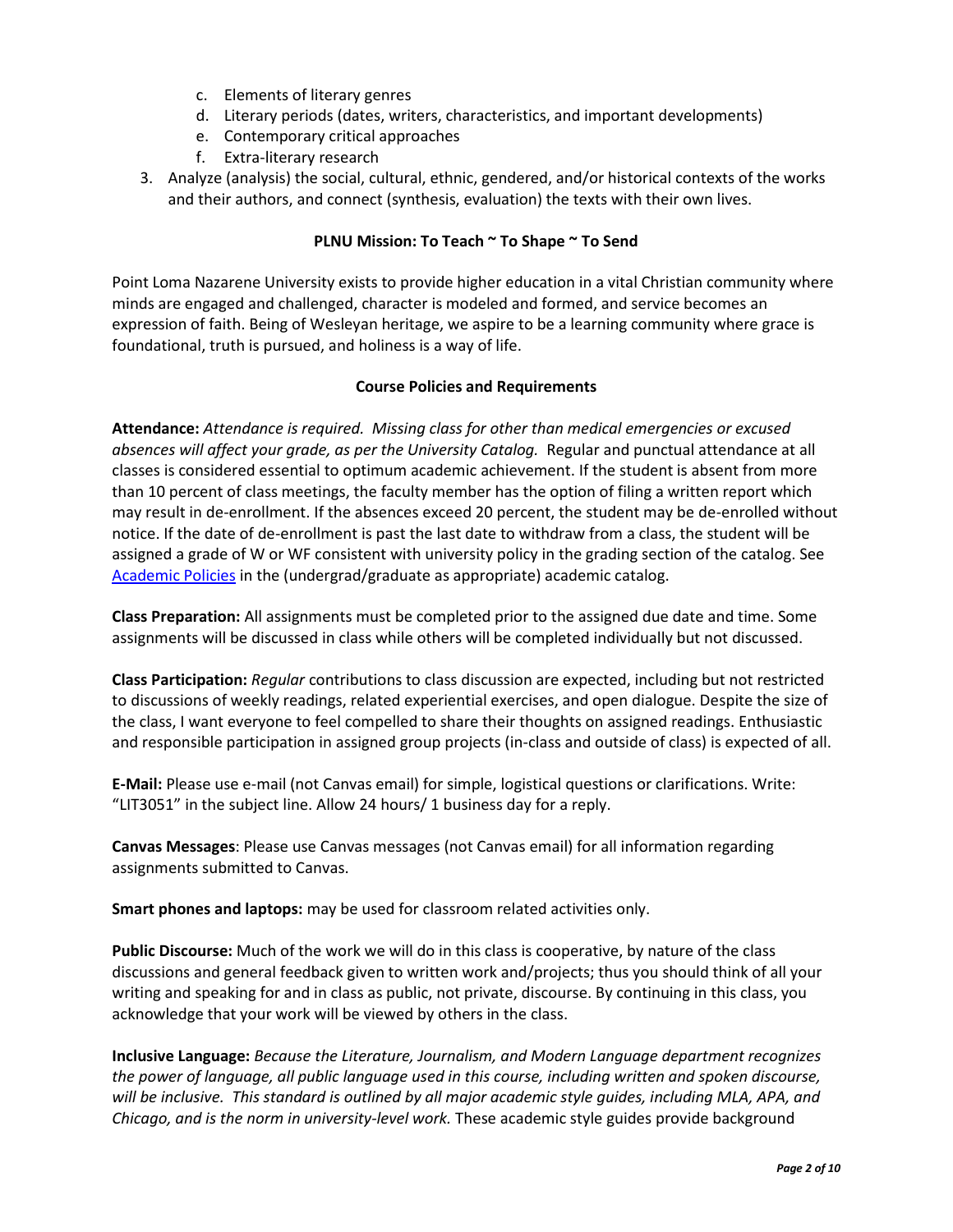information and good examples of how to maintain non-sexist language use in your writing.

**Academic Honesty/ Policy on Plagiarism**: Students should demonstrate academic honesty by doing original work and by giving appropriate credit to the ideas of others. As explained in the university catalog, academic dishonesty is the act of presenting information, ideas, and/or concepts as one's own when in reality they are the results of another person's creativity and effort. Violations of university academic honesty include cheating, plagiarism, falsification, aiding the academic dishonesty of others, or malicious misuse of university resources. A faculty member who believes a situation involving academic dishonesty has been detected may assign a failing grade for a) that particular assignment or examination, and/or b) the course following the procedure in the university catalog. Students may appeal also using the procedure in the university catalog. See [Academic Policies](http://catalog.pointloma.edu/content.php?catoid=24&navoid=1581#Academic_Honesty) for further information.

**Academic Accommodations:** While all students are expected to meet the minimum academic standards for completion of this course as established by the instructor, students with disabilities may request academic accommodations. At Point Loma Nazarene University, students must request that academic accommodations by filing documentation with the [Disability Resource Center](http://www.pointloma.edu/experience/offices/administrative-offices/academic-advising-office/disability-resource-center) (DRC), located in the Bond Academic Center. Once the student files documentation, the Disability Resource Center will contact the student's instructors and provide written recommendations for reasonable and appropriate accommodations to meet the individual needs of the student. See [Academic Policies](http://catalog.pointloma.edu/content.php?catoid=24&navoid=1581) in the (undergrad/graduate as appropriate) academic catalog.

**Final Examination:** *The published time for the final examination is one of the considerations when enrolling for a course. Students are expected to arrange their personal affairs to fit the examination schedule.* Successful completion of this class requires taking the final examination on its scheduled day. No requests for early examinations or alternative days will be approved.

**FERPA Policy:** In compliance with federal law, neither PLNU student ID nor social security number should be used in publicly posted grades or returned sets of assignments without student written permission. Also in compliance with FERPA, you will be the only person given information about your progress in this class unless you have designated others to receive it in the "Information Release" section of the student portal. See [Academic](http://catalog.pointloma.edu/content.php?catoid=24&navoid=1581) Policies in the (undergrad/ graduate as appropriate) academic catalog.

**PLNU Copyright Policy:** Point Loma Nazarene University, as a non-profit educational institution, is entitled by law to use materials protected by the US Copyright Act for classroom education. Any use of those materials outside the class may violate the law.

| 94-100 | А  |
|--------|----|
| 90-93  | А- |
| 88-89  | B+ |
| 84-87  | в  |
| 80-83  | B- |
| 78-79  | C+ |
| 74-77  | C  |
| 70-73  | C- |
| 60-69  | D  |
| 0-59   | F  |

## **Grading Scale**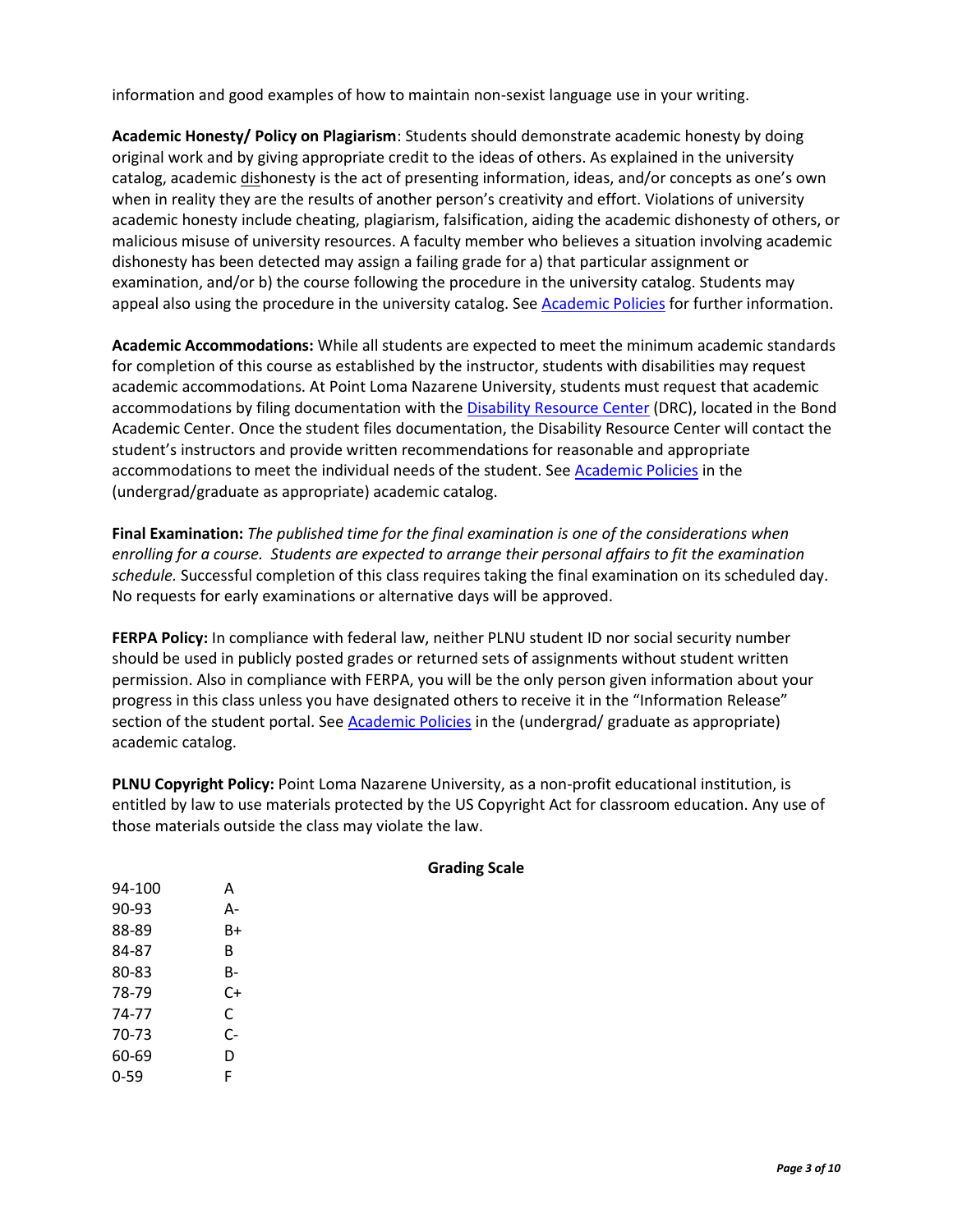#### **Grading**

- 10% Class participation: arrive to class on time; use smart phones and laptops for classroom use; complete lecture notes assignment; work with peers in small groups; ask and respond to questions in class; pay attention to presentations, lectures, and films; take notes; attend the entire class.
- 10% Quiz Questions
- 10% Film Notes
- 10% Contextual Summaries
- 10% Short Film Project
- 30% Lecture Notes and Review Questions; note: lecture notes and review questions require both the submission of film notes and attendance of that week's entire class in order to be eligible for grading
- 10% Term Paper
- 10% Final Examination

## **Assignment Descriptions**

#### **All Canvas assignments must be submitted to** Canvas by 11:59pm on assigned **due date.**

**Late Paper Policy:** Be sure to hand in your assignment on time, or make a prior arrangement to submit the assignment before the assigned due date. Otherwise, a late submission will be penalized by one letter grade if handed in after the due date and time, and by an additional letter grade for each day late following the assignment due date. Unless pre-arranged, assignments more than a week late will not be graded.

**Paper Format**: Please submit in .doc, .docx, or .pdf format. Papers must be written in MLA style, typed, and double-spaced. Submit assignments in black ink on 8.5"x11" white paper. Use a non-decorative 12 pt. font, such as Times New Roman, and use 1" margins. No need for title pages. Include page numbers. Please use the MLA website or current MLA style guide for style, grammar, format and citation issues.

## **Critical Thinking Quiz Questions**

*Objective:* Create a 10 question multiple choice quiz based on the assigned reading. To do so, divide the reading into 10 equal increments, create a multiple choice question with four options, indicate which answer is correct, and cite the page number in which the answer is located.

*Form:* Download the quiz template, fill it out, and submit it to Canvas.

## **Professionalism Film Notes**

*Objective:* This assignment requires that students take notes while watching our class films - our class requires being an active film audience rather than being a passive film audience. Divide your 1 page of notes into thirds, then take notes on each third of the film so that you demonstrate you watched the entire film from beginning to end.

*Form:* 1 page submitted to Canvas.

Grading: 10: full page of notes including specific examples and personal commentary 9: full 1 page of notes with specific examples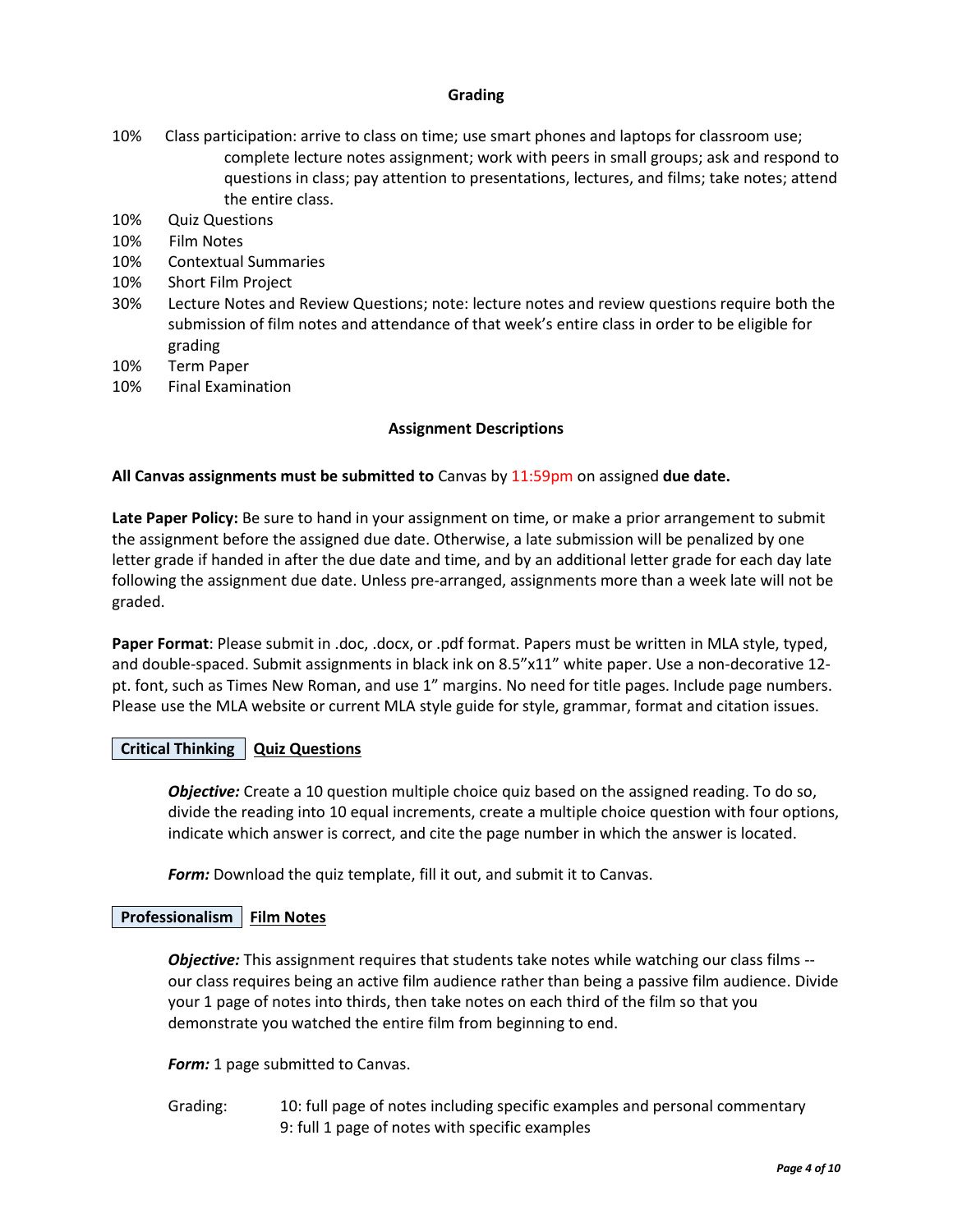8: 1 full page of notes, key scenes and observations omitted

7: nearly 1 full page of notes

0-6: less than one page, lacks clear detail

In order to demonstrate what a full 1-page of film notes looks like, please observe the following student example. It is completely rather than partially filled out.



## **Global Fluency Contextual Summaries**

*Contextual Summary Objective:* create a single-spaced summary of the film's:

- historical context, and/or
- culture depicted, and/or
- production and backstory, and/or
- director biography, and/or
- relevant film reviews.

Cite your sources in MLA style [\(see the Purdue OWL website for examples\)](https://owl.english.purdue.edu/owl/resource/747/08/).

Form: Length: 1 page single-spaced. See Canvas template.

Grading: 10: superior resources cited (not Wikipedia, etc.)

- 9: one source or average sources cited
- 8: full page contextual summary
- 7: no works cited page
- 6-0: less than one page, no works cited page, incomplete

## **Critical Thinking & Technology Short Film Project**

*Objective***:** Produce a 1- 2 minute (length strictly enforced) short film respectfully shot and presented in the same style and technique as the film you are adapting. Be sure to check the Presentation Groups document to know when you present. The individual's film may imitate a scene exactly, or it may use similar techniques to film an original scenario, but the film is not a parody (to intentionally makes a serious scene humorous, for example) of the original film. The film is also required to be "PG" and avoid scenes that may trigger an upsetting emotional response.

*Form:* Digital file (including acting, sound, text, music, & dialogue) submitted to YouTube.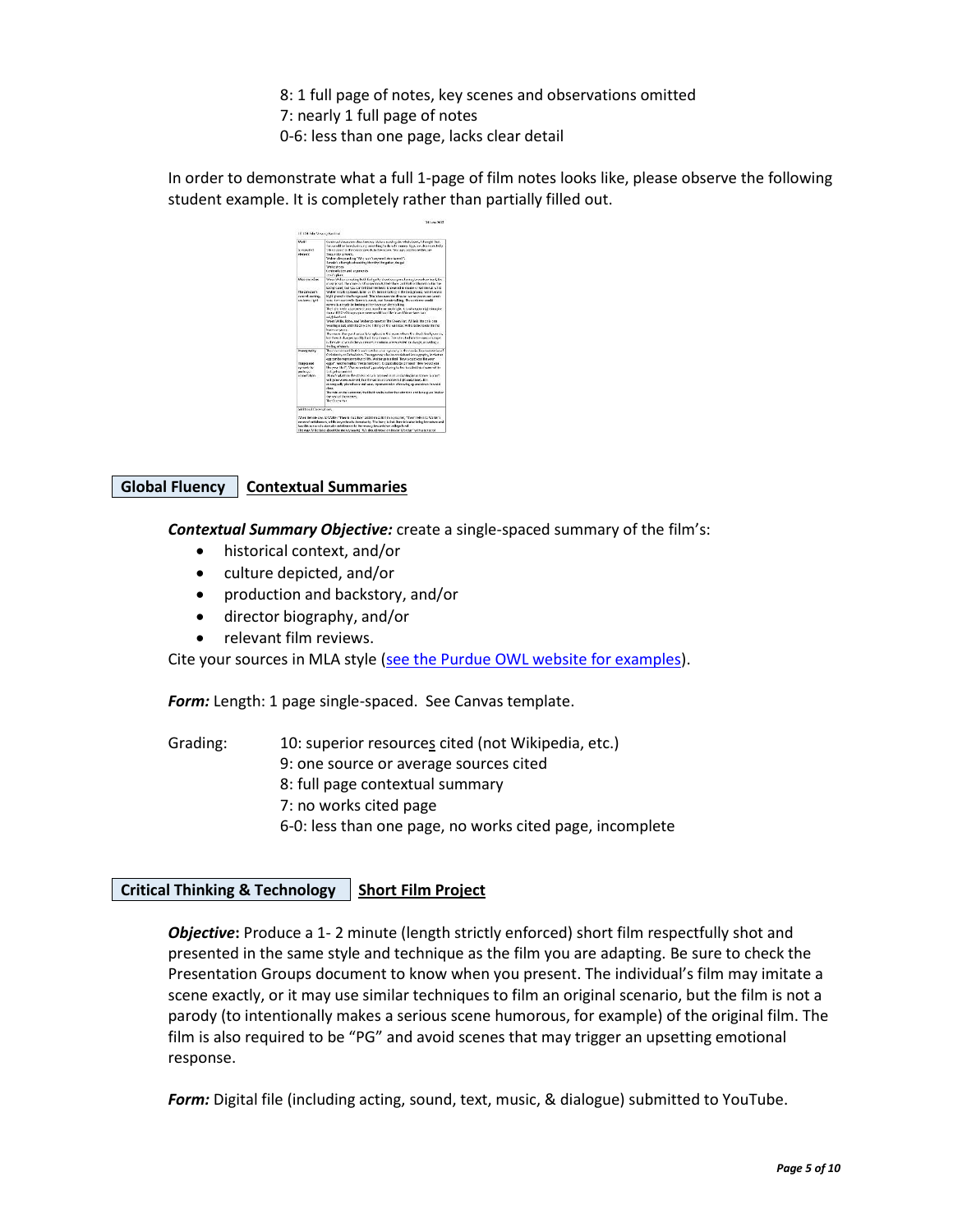## **Professionalism Lecture Notes and Review Questions**

*Objective:* There will be a Lecture Notes assignment with Review Questions each class session. Our class time will be used to generate Review Question responses. Responses should be creative, lively, fun, and professional.

Since this is an upper-division course, we have higher expectations than describing whether or not you liked the film. That being said: if the answer to the following questions is "yes," then your response/film commentary is too broad the highest possible grade would be 70%

- Is my claim applicable to every film ever made? i.e. "The editing in this film is important…" *Instead, be more specific*.
- Would it be possible to write this commentary 2 weeks ago? i.e. "Here's a long plot summary of the movie…" *Instead, use current and relevant course terminology*.
- During the last 5 weeks of the semester, it is required that your response will evolve in sophistication from film technique analyses to complex integrations of academic argumentation, film terms, and course concepts that take into account the entire film discussed.

#### Grading:

20% MLA Format/Follows syllabus, in-class, and handout writing instructions 20% Thesis Statements: responses demonstrate an awareness of how the argument/s being proposed fit into the larger set of claims in our course content 20% Argument Presentation: includes relevant evidence/ does not omit relevant evidence, considers counter-arguments as necessary, includes qualifiers 20% Analysis of Evidence: offers sophisticated commentary on the text/s 20% Writing Clarity/Sentence Mechanics: the paper is professional so it reads smoothly Note: If the word count is not achieved, the highest grade possible is 70%.

## **Communication Term Paper**

*Objective:* Write a Three-Page Research Paper (Due Tuesday of Finals Week)

Your research project can be on any director, film, or topic related to our course but not discussed extensively during class lecture. Choose a topic, film, or director that interests you. Note: rather than reporting on a topic or summarizing a narrative, the paper will rigorously analyze a specific, narrow topic using multiple perspectives. Note: not all sources are equal—so be sure to locate recent academic sources that address your topic as specifically and closely as possible.

Sources: include a minimum of 5 outside, secondary, film-related sources; at least 4 resources must not originate online (i.e. they are not .com's -- using the library database to find .pdfs from peer-reviewed journals and academic books does not count as "originating online."); films need to be listed in the Works Cited but do not count towards the 5 source requirement.

Requirement for grade: *a)* film project proposal (1 page/ 325-375 words including heading) submitted to Canvas, *b)* project approval by the professor; *c)* GE Reflection Paper.

*Form:* Staple together your 3 pages (1050-1300 words, including heading) of text (quotations from outside sources do not count towards your word count) followed by a works cited paged in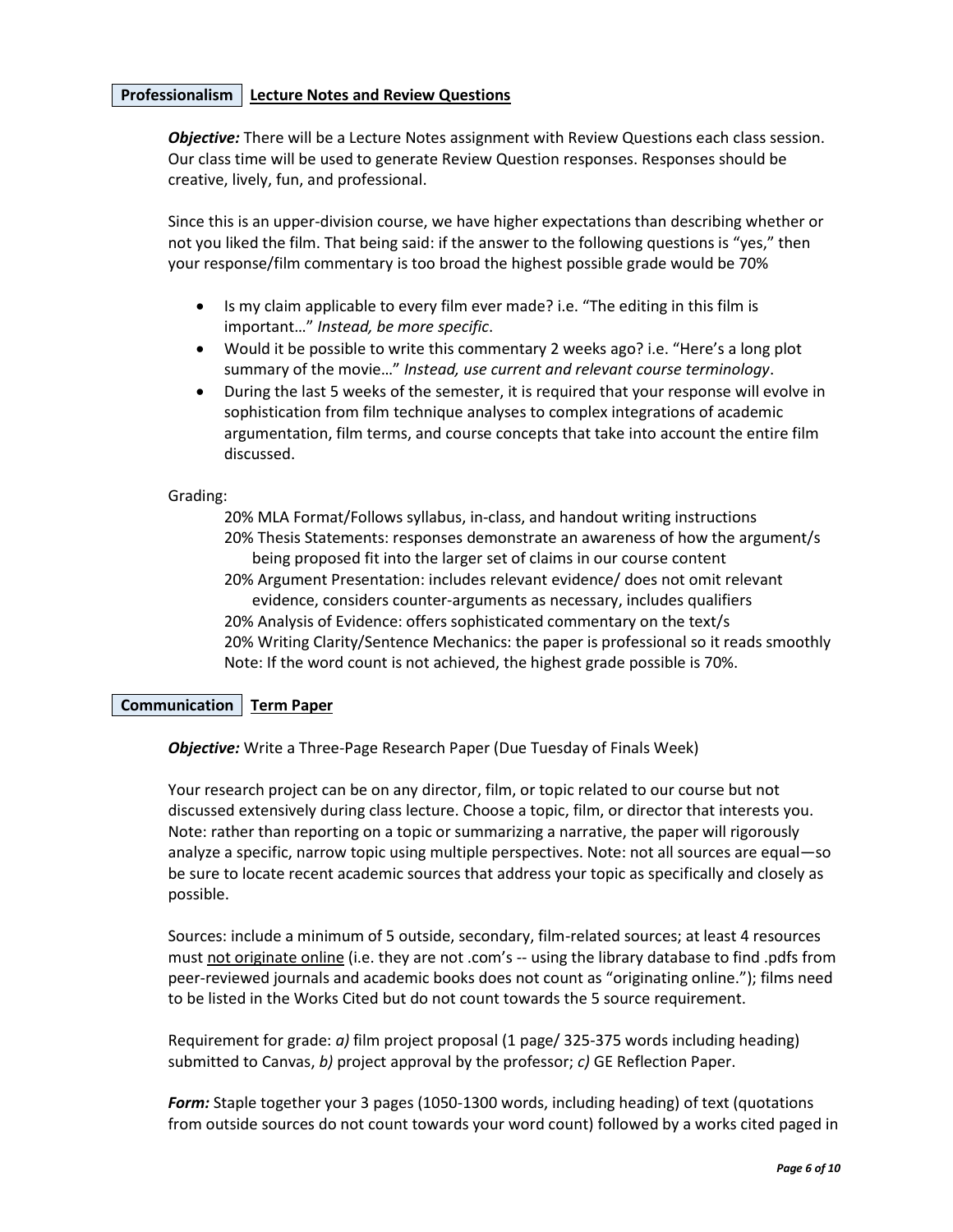MLA format, followed by a photocopy of the first page of each outside resource used to complete your essay.

## Grading:

20% MLA Format/Sentence Mechanics/ Writing Clarity

- 20% Thesis Statement and Evidence: demonstrates an awareness of how the argument being proposed fits into the larger set of claims in our course content
- 20% Argument Presentation: includes relevant evidence/ does not omit relevant evidence, considers counter-arguments, includes qualifiers

20% Analysis of Evidence: offers sophisticated commentary on the outside sources 20% Photocopied Pages

Note: If the word count is not achieved, the highest grade possible is 70%.

## **Leadership Final Examination: 10 points**

**Objective:** Present your term paper to the class.

**Form:** In-class during final exam. Presentation time is contingent on the number of students.

# **Evaluation of Papers and Quiz/ Exam/ Essay Questions**

The following questions will be considered when papers are evaluated and graded. All questions may not be relevant to each assignment.

- Does the paper fulfill the assignment objective?
- Does the paper make an argument?
- Is the claim clear and plausible? Is it stated and contextualized effectively?
- Is there sufficient and relevant evidence to ground the claim?
- Does the paper effectively select and use material from the course readings to support and validate the analysis? Does it summarize, paraphrase, and quote effectively?
- Does the paper use all relevant details from the readings both to support the claim and to provide a context for the case being made? Does it ignore material that should be taken into account?
- Does the paper demonstrate an awareness of how the argument being proposed fits into the larger set of claims made about the topic in our course readings?
- Does the paper work through the complexities of the material (as opposed to oversimplifying or overgeneralizing)?
- Is the paper well organized?
- Does it cite material from the sources using MLA documentation style?
- Are there sentence structure problems or grammatical errors that interfere with the meaning?

## **Evaluation Standards**

• An "A" essay demonstrates excellent work. It has something to say and says it well. It develops its argument clearly and consistently, demonstrating a complex understanding of the assignment, and does so using varied sentence structure. It often rises above other essays with particular instances of creative or analytical sophistication. There may be only minor and/or occasional grammatical errors.

• A "B" essay demonstrates good work. It establishes a clear claim and pursues it consistently, demonstrating a good understanding of the assignment. There may be some mechanical difficulties, but not so many as to impair the clear development of the main argument. While a "B" essay is in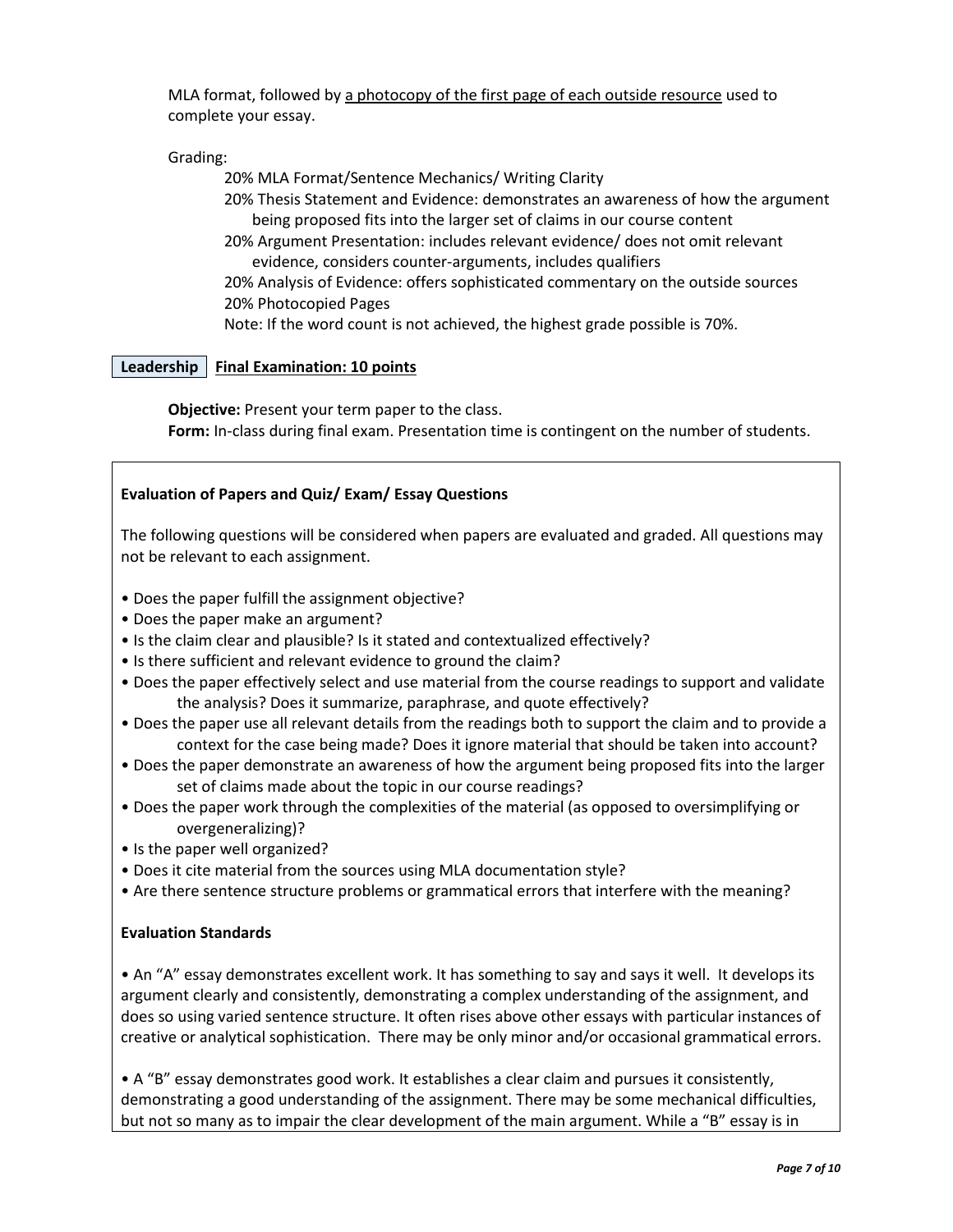many ways successful, it lacks the originality and/or sophistication of an "A" essay.

• A "C" essay demonstrates adequate work. It establishes an adequate grasp of the assignment and argues a central claim. In addition, the argument may rely on unsupported generalizations or insufficiently developed ideas. It may also contain grammatical errors.

• Work that earns a grade of "D" or "F" is often characterized by the following problems: it fails to demonstrate an adequate understanding of the assignment; it fails to articulate an adequate argument; and/or it contains significant grammatical problems.

# **Course Schedule**

*(Subject to Change)*

**---- All Assignments due at 11:59pm ----**

# **Week 1 (Tuesday 3/2)**

Topic: Introduction to Film Aesthetics

Tuesday: Class time 6:00-7:00pm

 7:00-8:45pm – complete Module 1 asynchronously (module will be opened during class time) Friday: Watch *35 Shots of Rum* (Denis, 2008), Submit 1 page of Notes

# **Week 2 (Tuesday 3/9)**

*35 Shots of Rum* (Denis, 2008) Topic: Introduction to Film Narrative

Monday: Contextual Summary on *35 Shots of Rum* (Denis, 2008) Tuesday: Class time 6:00-7:15pm & Lecture Review Questions (meet with Group 1 after class) Friday: Watch *Citizen Kane* (Welles, 1941), Submit 1 page of Notes

# **Week 3 (Tuesday 3/16)**

*Motorcycle Diaries* (Salles, 2004) Topic: The Heroic Journey

Tuesday: No class time (this week only), instead on Tuesday Watch *Motorcycle Diaries* (Salles, 2004), No notes this week; instead, write 1 pg. Film Response Friday: Watch *In the Mood for Love* (Wong, 2000), Submit 1 page of Notes

# **Week 4 (Tuesday 3/23)**

*In the Mood for Love* (Wong, 2000) Topic: Identity

Monday: Contextual Summary on *In the Mood for Love* (Wong, 2000) & Quiz Questions, Ch. 2 & 3 (50-71, 72-110), **Group 1 Films** Tuesday: Class time 6:00-7:15pm & Lecture Review Questions Friday: Watch *Pan's Labyrinth* (del Toro, 2006), Submit 1 page of Notes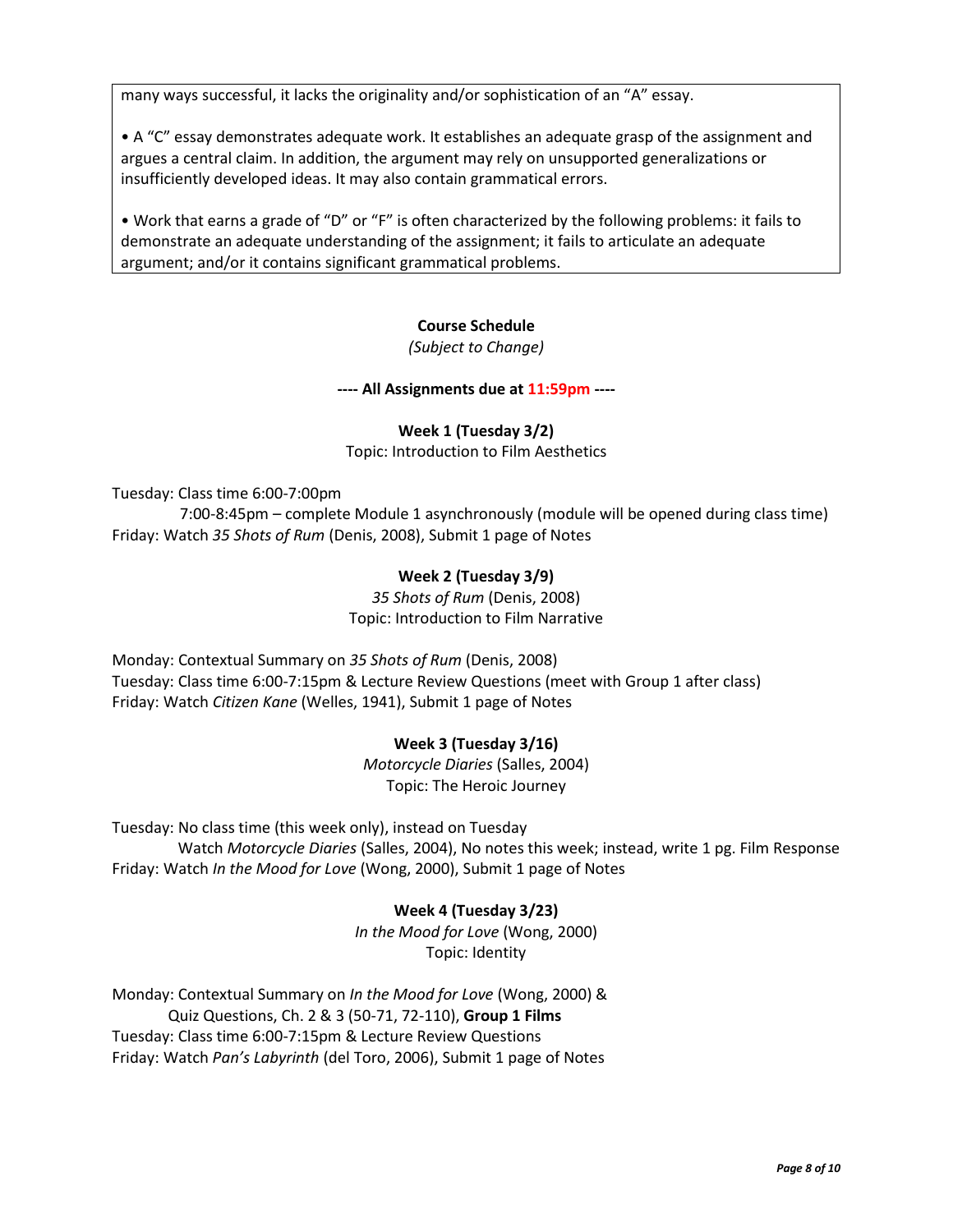## **Week 5 (Tuesday 3/30)**

*Pan's Labyrinth* (del Toro, 2006) Topic: Identity

Monday: Contextual Summary on *Pan's Labyrinth* (del Toro, 2006) & Quiz Questions, Ch. 4 & 5 (112-158), **Group 2 Films** Tuesday: Class time 6:00-7:15pm & Lecture Review Questions Friday: Watch *Amélie* (Jeunet, 2001), Submit 1 page of Notes

## **Week 6 (Tuesday 4/6)**

*Amélie* (Jeunet, 2001) Topic: Identity

Monday: Contextual Summary on *Amélie* (Jeunet, 2001) & Quiz Questions, Ch. 7 (263-302), **Group 3 Films** Tuesday: Class time 6:00-7:15pm & Lecture Review Questions Friday: Watch *Ai Weiwei: Never Sorry* (Klayman, 2012), Submit 1 page of Notes

#### **Week 7 (Tuesday 4/13)**

*Ai Weiwei: Never Sorry* (Klayman, 2012) Topic: Identity

Monday: Contextual Summary on *Ai Weiwei: Never Sorry* (Klayman, 2012) & Quiz Questions, Ch. 10 (352-400) Tuesday: Class time 6:00-7:15pm & Lecture Review Questions Friday: Watch *Lost in Translation* (Coppola, 2003), Submit 1 page of Notes

## **Week 8 (Tuesday 4/20)**

*Lost in Translation* (Coppola, 2003) Topic: Authority

Monday: Contextual Summary on *Lost in Translation* (Coppola, 2003) & Quiz Questions, Ch. 6 (216-262), **Group 4 Films** Tuesday: Class time 6:00-7:15pm & Lecture Review Questions Friday: Watch *Battleship Potemkin* (Eisenstein, 1925), Submit 1 page of Notes

#### **Week 9 (Tuesday 4/27)**

*Battleship Potemkin* (Eisenstein, 1925) Topic: Authority

Monday: Contextual Summary on *Battleship Potemkin* (Eisenstein, 1925) & Quiz Questions, Ch. 8 (303-325), **Group 5 Films** Tuesday: Class time 6:00-7:15pm & Lecture Review Questions Friday: Watch *Your Name* (Shinkai, 2016), Submit 1 page of Notes